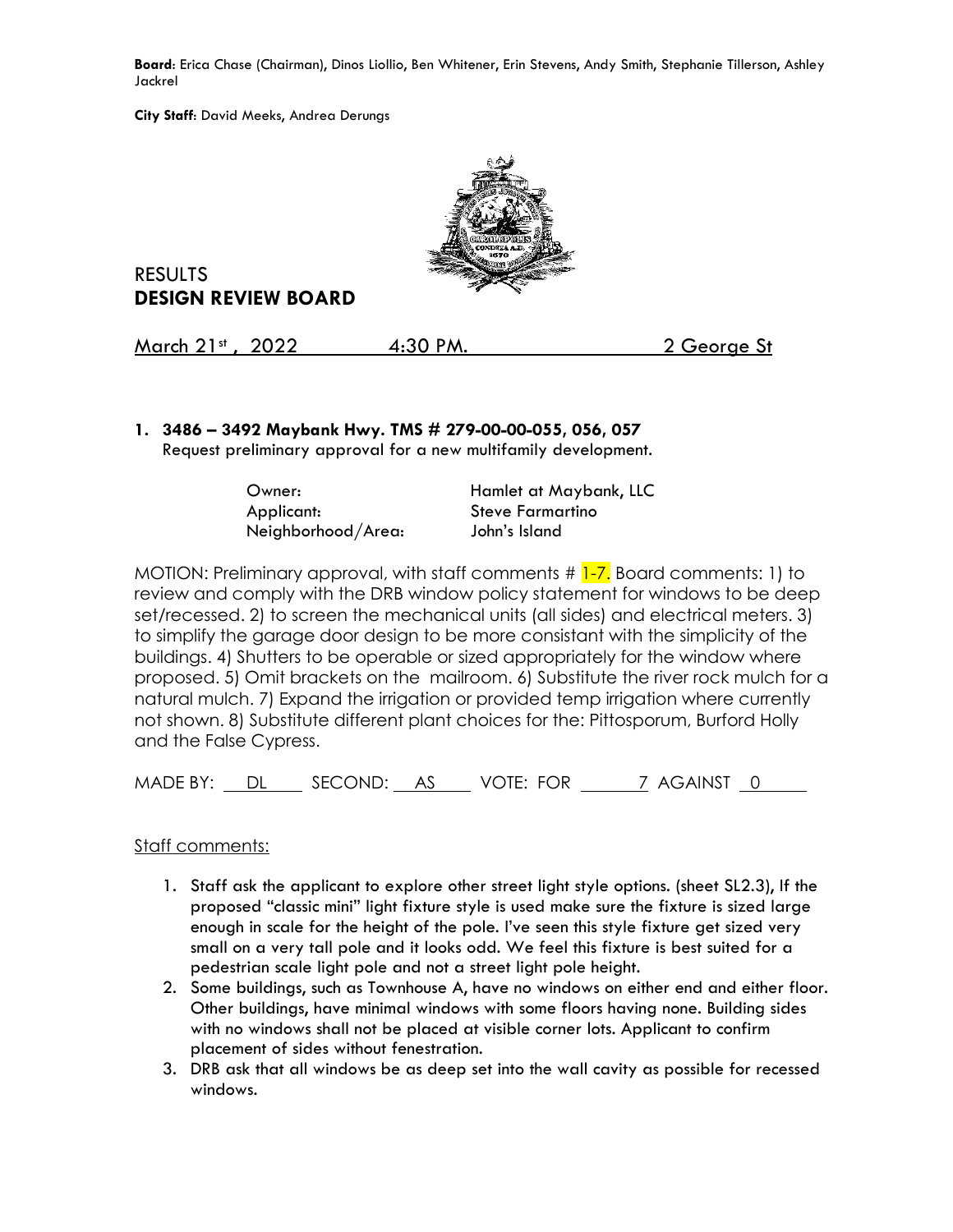**Board**: Erica Chase (Chairman), Dinos Liollio, Ben Whitener, Erin Stevens, Andy Smith, Stephanie Tillerson, Ashley Jackrel

**City Staff**: David Meeks, Andrea Derungs



RESULTS **DESIGN REVIEW BOARD**

March 21st, 2022 4:30 PM. 2 George St

- 4. Louvers should be painted the trim color, as depicted in the renderings, rather than the accent color
- 5. At the Clubhouse, where board-and-batten is used, staff suggest the spacing of the battens should be consistent on all sides.
- 6. Raked soffits are used on all buildings except for the Maintenance Building. Consider using a raked soffit at this building for consistency across the project.
- 7. Consider omitting the dormers on the townhouse buildings (see AR30 and AR31
- **2. SW corner of Bee's Ferry Rd. and Sanders Rd. TMS# 286-00-00-001** Request preliminaryapproval for a new multi-family development with 358 units in seven

buildings: (two, 3-story buildings and five, 4-story buildings.)

| Owner:             | Davis Development                        |
|--------------------|------------------------------------------|
| Applicant:         | Thomas Hutton Engineering Co/Brian Riley |
| Neighborhood/Area: | West Ashley                              |

MOTION: Preliminary approval with staff comments 2-7. Board comments 1) to look at making the front façade of building 1000 more verticle in look and feel. 2) to reduce the height of the light poles to less than 18 ft. 3) to list the seed mix types and rate. 4) to engage the pond banks more with plantings. 5) Expand the demarcation line of the entry pavers to include the throat of the entry drive. 6) Consider replacing the Cherry trees, 7) Keep Saw Palmettos away from pedestrian areas. 8) Substitute other plant chouces for: Boxwood, Laura Pendulum, Driftwood Rose and Riverbirch. 9) Sthe ground mechanical units and electric panels with a phyicical screen. . 9) Deep set windows into the wall cavity. (see DRB window policy statement.) 11) Omit the cupula on Building 1000.

MADE BY: <u>AS</u> SECOND: DL VOTE: FOR 7 AGAINST 0